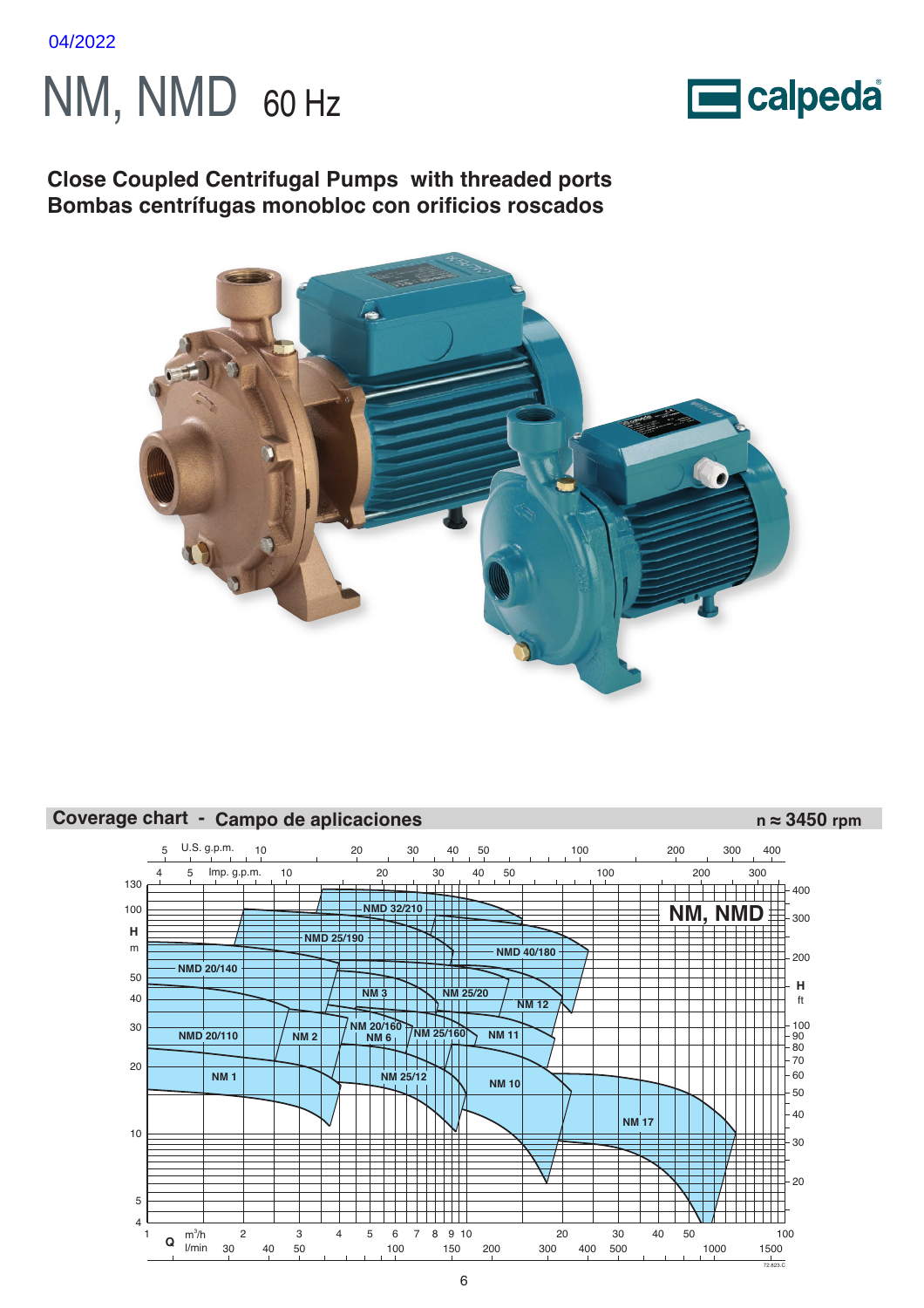# NM, NMD 60 Hz



## **Construction**

Close-coupled, centrifugal pumps; electric motor with extended shaft directly connected to the pump.

**NM**: single-impeller

**NMD**: with two back-to-back impellers (with axial thrust balancing). **Connections**: threaded ports **ISO 228/1**.

threaded ports **NPT** (ANSI/ASME B1.20.1) on request NM, NMD: version with pump casing and lantern bracket in cast iron. B-NM, B-NMD: version with pump casing and lantern bracket in bronze. (the pumps are supplied fully painted).

## **Applications**

- For clean liquids without abrasives, which are, non-aggressive for the pump materials ( solids content up to 0.2%).
- For water supply.
- For heating, air-conditioning, cooling and circulation plants.
- For civil and industrial applications.
- For fire fighting applications.
- For irrigation.

## **Operating conditions**

Liquid temperature from -10 °C to +90 °C. Ambient temperature up to 40 °C. Total suction lift up to 7 m. Maximum permissible working pressure up to 10 bar (16 bar for pumps NMD 25/190; NMD 32/210; NMD 40/180). Continuous duty.

### **Motor**

2-pole induction motor, 60 Hz ( $n \approx 3450$  rpm). **NM, NMD**: three-phase 220/380 V, 220/440 V, up to 3 kW; 380/660 V, from 4 to 9,2 kW; **NMM, NMDM**: single-phase 110 V, 127 V, 220 V, 110/220 V.

With thermal protector up to 1.1 kW only 220V. Insulation class F.

Protection IP 54.

Motor suitable for operation with frequency converter from 1,1 kW. **Classification scheme IE3 for three-phase motors from 0,75 kW.** Constructed in accordance with EN 60034-1; EN 60034-30. EN 60335-1, EN 60335-2-41.

## **Special features on request**

- Other voltages.
- Protection IP 55.
- Special mechanical seal
- Higher or lower liquid or ambient temperatures.
- Motor suitable for operation with frequency converter up to 0,75 kW.

## **Ejecución**

Electrobombas centrífugas monobloc con acoplamiento directo motorbomba y eje único.

**NM**: con un rodete.

**NMD**: con dos rodetes contrapuestos (con empuje axial equilibrado). **Orificios**: Roscados **UNI-ISO 228/1**.

Roscados **NPT** (ANSI/ASME B1.20.1) bajo demanda. NM, NMD: Ejecución con cuerpo bomba y acoplamiento en hierro. B-NM, B-NMD: Ejecución con cuerpo bomba y acoplamiento en bronce. (Las bombas en bronce se suministran totalmente pintadas).

### **Aplicaciones**

- Para líquidos límpios sin partes abrasivas, y no agresivas para los materiales de la bomba (con partes sólidas hasta 0,2% máx).
- Para el aprovisionamiento de agua.
- Para instalaciones de calefacción, acondicionamiento, refrigeración y circulación.
- Para aplicaciones civiles e industriales.
- Para instalaciones contra incendios. Para irrigación.

### **Límites de empleo**

Temperatura del líquido de -10 °C a +90 °C. Temperatura ambiente hasta 40 °C. Altura de aspiración manométrica hasta 7 metros. Presión final máxima admitida en el cuerpo de la bomba 10 bar. (16 bar para bombas NMD 25/190; NMD 32/210; NMD 40/180). Servicio continuo.

### **Motor**

Motor a inducción a 2 polos, 60 Hz (n = 3450 1/min). **NM, NMD**: trifásico 220/380 V, 220/440 V, hasta 3 kW; 380/660 V, de 4 a 9,2 kW;

**NMM, NMDM**: monofásico 110 V, 127 V, 220 V, 110/220 V. con protector térmico hasta 1,1 kW sólo para 220V.

Aislamiento clase F. Protección IP 54.

Motor preparado al funcionamiento con convertidor de frecuencia de 1,1 kW. **Clase alta eficiencia IE3 para motor trifásico de 0,75 kW.** Ejecución según EN 60034-1; EN 60034-30.

EN 60335-1, EN 60335-2-41.

### **Otras ejecuciones bajo demanda**

- Otras tensiones.
- Protección IP 55.
- Sello mecánico especial.
- Para líquidos o ambientes con temperaturas más elevadas o más bajas.
- Motor preparado al funcionamiento con convertidor de frecuencia hasta 0,75 kW.

# **Materials**

| Components                     |              | NM, NMD                                     | B-NM, B-NMD                         |
|--------------------------------|--------------|---------------------------------------------|-------------------------------------|
| Pump casing<br>Lantern bracket |              | Cast iron<br>GJL 200 EN 1561                | <b>Bronze</b><br>G-Cu Sn 10 EN 1982 |
| Impeller                       |              | Brass P- Cu Zn 40 Pb 2 UNI 5705             |                                     |
|                                | <b>NM 17</b> | Cast iron<br>GJL 200 EN 1561                | <b>Bronze</b><br>G-Cu Sn 10 EN 1982 |
| Shaft                          |              | Cr steel AISI 430                           | Cr Ni Mo steel                      |
|                                |              | Cr Ni steel AISI 303<br>$1,1 -1,5 - 2,2$ kW | AISI 316                            |
| Mechanical seal                |              | Carbon - Ceramic - NBR                      |                                     |

# **Materiales**

| Componentes    |              | NM, NMD                 | B-NM, B-NMD                     |
|----------------|--------------|-------------------------|---------------------------------|
| Cuerpo bomba   |              | Hierro                  | <b>Bronce</b>                   |
| Acoplamiento   |              | GJL 200 EN 1561         | G-Cu Sn 10 EN 1982              |
| Rodete         |              |                         | Latón P- Cu Zn 40 Pb 2 UNI 5705 |
|                | <b>NM 17</b> | Hierro                  | <b>Bronce</b>                   |
|                |              | GJL 200 EN 1561         | G-Cu Sn 10 EN 1982              |
| Eje            |              | Acero al Cr AISI 430    |                                 |
|                |              | Acero al Cr Ni AISI 303 | Acero al Cr Ni Mo               |
|                |              | de 1,1-1,5-2,2 kW       | AISI 316                        |
| Sello mecánico |              | Carbón - Cerámica - NBR |                                 |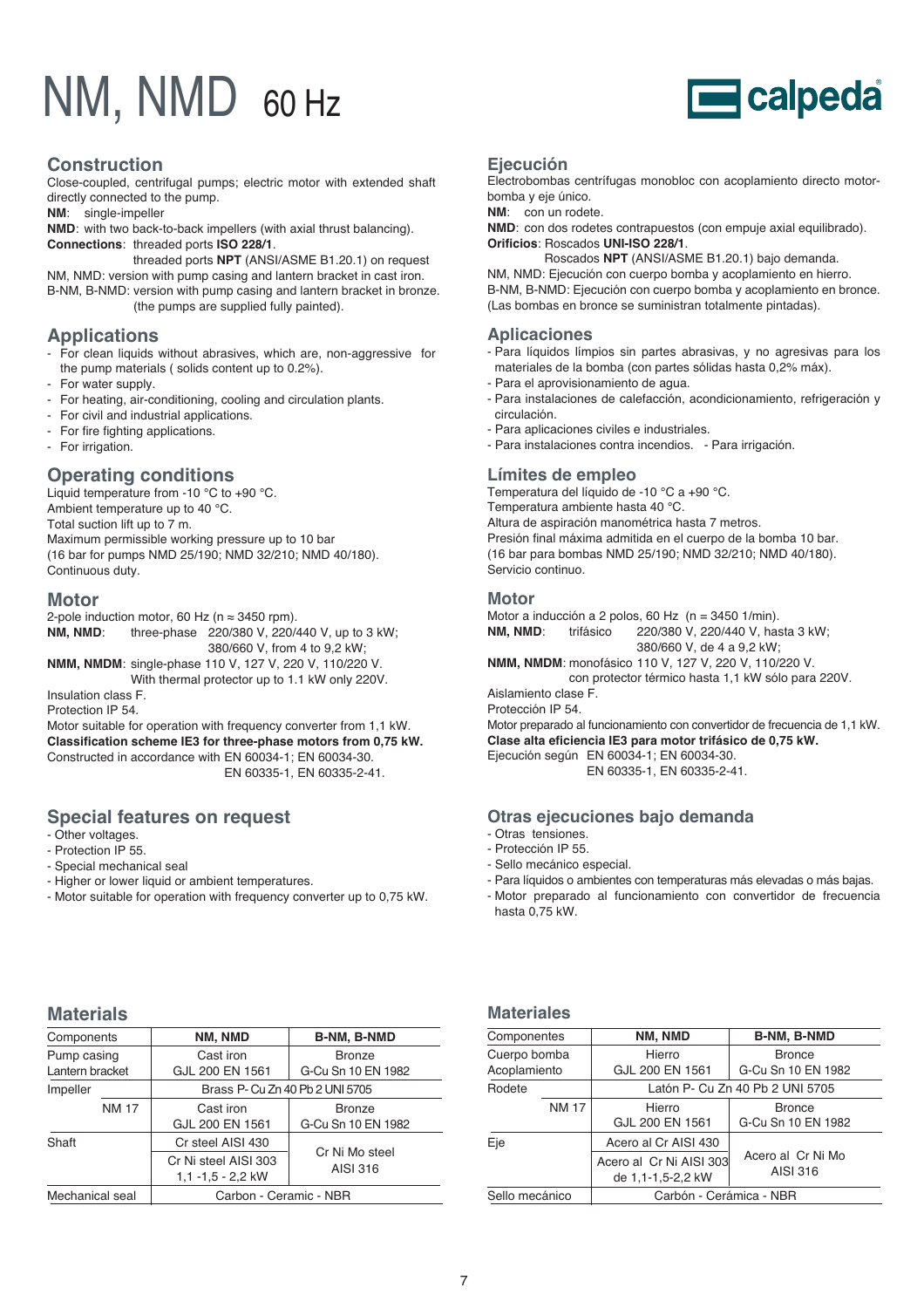# NM, NMD 60 Hz

# **Performance - Prestaciones n** ≈ 3450 rpm

| ΝM                                  | P <sub>2</sub> |                | Q<br>$m^3/h$ |      | 1,2  | 1,5  | 1,89 | 2.4  | 3    | 3,6  | 4,2  | 4,8  | 5.4   | 6     | 6.6     | 7,5   | 8,4   |
|-------------------------------------|----------------|----------------|--------------|------|------|------|------|------|------|------|------|------|-------|-------|---------|-------|-------|
|                                     | kW             | <b>HP</b>      | l/min        | 16   | 20   | 25   | 31,5 | 40   | 50   | 60   | 70   | 80   | 90    | 100   | 110     | 125   | 140   |
| $1/AE-60$<br><b>NM</b>              | 0,37           | 0.5            |              | 22   | 21,8 | 21,5 | 21   | 20,6 | 19,4 | 18,1 | 16,3 | 14,2 |       |       |         |       |       |
| $1/S-60$ $\bullet$<br><b>NM</b>     | 0,45           | 0,6            |              | 26   | 25,9 | 25,6 | 25,2 | 24,6 | 23,8 | 22,7 | 21,3 | 19,5 |       |       |         |       |       |
| $2/B-60/A$ $\bullet$<br><b>NM</b>   | 0,55           | 0,75           |              | 27   | 26,5 | 26   | 25,5 | 25   | 24   | 23   | 22   | 20   |       |       |         |       |       |
| $2/S-60/A$ $\bullet$<br><b>NM</b>   | 0,55           | 0,75           |              | 32   | 31,5 | 31   | 30,5 | 30   | 28   | 25,5 | 23   | 19,5 |       |       |         |       |       |
| $2/A - 60/B$ $\bullet$<br><b>NM</b> | 0,75           |                |              | 36   | 35,5 | 35   | 34,5 | 34   | 32,5 | 31,5 | 30   | 28,5 | 27    |       |         |       |       |
| $6/B-60$<br><b>NM</b>               | 0,75           |                | н            | 31,7 | 31,6 | 31,4 | 31,1 | 30,7 | 30   | 29,2 | 28,1 | 26,7 | 25    | 23    | 20,6    | 16,2  |       |
| $6/A - 60$<br><b>NM</b>             | 1,1            | 1.5            | m            | 36,6 | 36,4 | 36,3 | 36   | 35,6 | 35   | 34,3 | 33,3 | 32,2 | 30,7  | 28,8  | 26,6    | 22,5  | 17,2  |
| NMM 3/CE-60                         | 1.1            | 1,5            |              |      | 39,5 | 39   | 39   | 38   | 37   | 36,5 | 35   | 33,5 |       |       |         |       |       |
| $3/C-60/A$<br>NM.                   | 1,1            | 1,5            |              |      | 40   | 39,5 | 39,5 | 39   | 38   | 37   | 36   | 34   | $32*$ | $29*$ |         |       |       |
| NMM 3/BE-60                         | 1,5            | 2              |              |      | 45,5 | 45   | 45   | 44,5 | 44   | 43   | 42   | 41   | $39*$ | $36*$ | $32*$   |       |       |
| $3/B-60/A$<br><b>NM</b>             | 1,5            | $\overline{2}$ |              |      | 47   | 46,5 | 46   | 45,5 | 45   | 44,5 | 43,5 | 42   | $40*$ | $37*$ | $33.5*$ | $28*$ |       |
| NMM 3/A-60/A                        | 1,8            | 2,5            |              |      | 53   | 53   | 53   | 53   | 52,5 | 52   | 51   | 49,5 | 48    | 45,5  | 42      | 35,5  | 27    |
| $3/A - 60/B$<br><b>NM</b>           | 2,2            | 3              |              |      | 55,5 | 55   | 54,5 | 54   | 53,5 | 53   | 52,5 | 52   | $51*$ | $49*$ | $46.5*$ | $42*$ | $35*$ |

|              | <b>B-NM</b>                  |            | ΝM                         |           | P <sub>2</sub> | $\Omega$<br>$m^3/h$ |      | $\overline{2}$ | 1.5 | 1,89 | 2.4  | 3  | 3.6   | 4.2     | 4,8  | 5.4  | 6   | 6.6   | 7.5 | 8.4 |
|--------------|------------------------------|------------|----------------------------|-----------|----------------|---------------------|------|----------------|-----|------|------|----|-------|---------|------|------|-----|-------|-----|-----|
|              | <b>B-NMD</b>                 |            | <b>NMD</b>                 | kW        | HP             | l/min               | 16   | 20             | 25  | 31.5 | 40   | 50 | 60    | 70      | 80   | 90   | 100 | 110   | 125 | 140 |
| <b>B-NMD</b> | 20/110B-60/A ● NMD           |            | 20/110B-60/A ●             | 0.45      | 0.6            |                     | 36.5 | 35,5           | 34  | 32   | 28,5 | 24 | $19*$ |         |      |      |     |       |     |     |
| <b>B-NMD</b> | $20/110Z - 60/A$ $\bullet$   | NMD        | 20/110Z-60/A •             | 0,55      | 0.75           |                     | 41   | 40             | 38  | 36   | 32,5 | 28 | 23    | $17*$   |      |      |     |       |     |     |
| B-NMD        | $20/110A-60/B$ $\bullet$ NMD |            | $20/110A - 60/B$ $\bullet$ | 0.75      |                |                     | 47   | 46,5           | 45  | 42,5 | 39   | 34 | 29    | $23.5*$ |      |      |     |       |     |     |
|              | B-NMDM 20/140BE-60           |            | NMDM 20/140BE-60           | 1.1       | 1,5            | н                   | 59   | 58,5           | 58  | 57   | 55   | 52 | 47,5  |         |      |      |     |       |     |     |
| B-NMD        | 20/140B-60/A                 | <b>NMD</b> | 20/140B-60/A               | 1,1       | 1,5            | m                   | 60   | 59,5           | 59  | 58   | 56   | 53 | 49    | 45      |      |      |     |       |     |     |
|              | B-NMDM 20/140AE-60           |            | NMDM 20/140AE-60           | 1,5       | 2              |                     | 66.5 | 65,5           | 65  | 64   | 62,5 | 60 | 57,5  | 55      | 51   | 47,5 |     |       |     |     |
| <b>B-NMD</b> | 20/140A-60/A                 | <b>NMD</b> | 20/140A-60/A               | 1,5       | 2              |                     | 77   | 76.5           | 76  | 75   | 73.5 | 71 | 69    | 66      | 63   | 59   | 54  |       |     |     |
| <b>B-NM</b>  | 20/160BE-60 ●                | <b>NM</b>  | 20/160BE-60 ●              | 0.75      |                |                     |      |                |     | 33   | 33   | 32 | 31    | 30      | 28.5 | 26,5 | 25  | $23*$ |     |     |
| <b>B-NM</b>  | 20/160A-60/A • NM            |            | 20/160A-60/A ●             | $\cdot$ 1 | 1,5            |                     |      |                |     | 39   | 38,5 | 38 | 37    | 36      | 35   | 34   | 33  | $31*$ |     |     |

|             | <b>B-NM</b>        |           | ΝM                         |      | P <sub>2</sub> | Q<br>$m^3/h$ | 2.4  | 3    | 3.6  | 4.8  | 6    | 6,6  | 7.5  | 8.4  | 9,6     | 10,8 | 12      | 13,2 | 15   | 16,8 | 18   |
|-------------|--------------------|-----------|----------------------------|------|----------------|--------------|------|------|------|------|------|------|------|------|---------|------|---------|------|------|------|------|
|             | <b>B-NMD</b>       |           | <b>NMD</b>                 | kW   | HP             | l/min        | 40   | 50   | 60   | 80   | 100  | 110  | 125  | 140  | 160     | 180  | 200     | 220  | 250  | 280  | 300  |
| <b>B-NM</b> | 25/12B-60/A ●      | <b>NM</b> | 25/12B-60/A ●              | 0,55 | 0.75           |              | 20,8 | 20,8 | 20,7 | 20,3 | 19,6 | 19,2 | 18.4 | 17.6 | 16.1    | 14,3 | 12      | 9,3  |      |      |      |
| <b>B-NM</b> | 25/12A-60/B ●      | <b>NM</b> | 25/12A-60/B ●              | 0.75 |                |              | 24,5 | 24,6 | 24,6 | 24.3 | 23,6 | 23,1 | 22,4 | 21,6 | 20.4    | 19   | 17      | 14,5 |      |      |      |
| <b>B-NM</b> | $25/160B - 60/A$   | <b>NM</b> | $25/160B - 60/A$           | ا. ا | 1.5            |              |      | 32   | 31.5 | 31   | 30   | 29   | 28   | 26.5 | $23.5*$ |      |         |      |      |      |      |
| B-NM        | $25/160A-60/A$ e   | <b>NM</b> | $25/160A - 60/A$ $\bullet$ | 5. ا | 2              |              |      | 38   | 37.5 | 37   | 36   | 35,5 | 34,5 | 33   | 31      | 27,5 | $22.5*$ |      |      |      |      |
| <b>B-NM</b> | 25/200B-60/C       | <b>NM</b> | 25/20B-60/C                | 2.2  | 3              | н            | 44,3 | 44   | 43,7 | 43,2 | 42,6 | 42,1 | 41,5 | 40,8 | 39,6    | 38,1 | 36.3    | 34   | 30,1 |      |      |
| B-NM        | 25/200A-60/B       | <b>NM</b> | 25/20A-60/B                | 3    | 4              | m            | 52,0 | 51,7 | 51.6 | 51,2 | 50,7 | 50,3 | 49,8 | 49,2 | 48,2    | 47,1 | 45.7    | 43,9 | 40,9 | 37,2 |      |
|             | B-NM 25/200S-60/C  | NM        | 25/20S-60/C                | 4    | 5.5            |              | 60.2 | 60   | 59.8 | 59,4 | 58.8 | 58.5 | 58   | 57.4 | 56,6    | 55,6 | 54.5    | 53   | 50,5 | 47,4 | 44,5 |
|             | B-NMD 25/190C-60/B |           | NMD 25/190C-60/B           | 2.2  | 3              |              | 69   | 67   | 65   | 60   | 53   | 50   | 42   |      |         |      |         |      |      |      |      |
|             | B-NMD 25/190B-60/A |           | NMD 25/190B-60/A           | 3    | 4              |              | 81   | 80   | 78   | 73   | 67.5 | 64   | 58   | 51,5 | $41*$   |      |         |      |      |      |      |
|             | B-NMD 25/190A-60/B |           | NMD 25/190A-60/B           | 4    | 5.5            |              | 98   | 97   | 95   | 92   | 87   | 84   | 79   | 72,5 | $63*$   |      |         |      |      |      |      |

|           | ΝM                 |      | P <sub>2</sub> | Q<br>$m^3/h$ | 6.6  | 7,5  | 8,4  | 9,6  | 10,8 | 12   | 13,2  | 15   | 16,8  | 18,9 | 21   | 24  | 27  | 30  |
|-----------|--------------------|------|----------------|--------------|------|------|------|------|------|------|-------|------|-------|------|------|-----|-----|-----|
|           |                    | kW   | <b>HP</b>      | l/min        | 110  | 125  | 140  | 160  | 180  | 200  | 220   | 250  | 280   | 315  | 350  | 400 | 450 | 500 |
| <b>NM</b> | 10/FE-60 $\bullet$ | 0,55 | 0,75           |              | 12.4 | 12,1 | 11,7 | 11,1 | 10,4 | 9,6  | 8,6   | 7    |       |      |      |     |     |     |
| NM        | 10/DE-60 ●         | 0.75 |                |              | 18.8 | 18,5 | 18,3 | 17,8 | 17,2 | 16,5 | 15,8  | 14,4 |       |      |      |     |     |     |
| <b>NM</b> | $10/A - 60/A$      | 1.1  | 1.5            |              | 24.3 | 24,1 | 23,8 | 23,4 | 22,8 | 22,2 | 21,4  | 20,1 |       |      |      |     |     |     |
| <b>NM</b> | 10/S-60/A ●        | 1.5  | 2              |              | 25.2 | 25   | 24,8 | 24,3 | 23,8 | 23,2 | 22,5  | 21,2 | 19.7  | 17,8 | 15,6 | 12  |     |     |
|           | NMM 11/BE-60       | 1,5  | $\overline{2}$ | н            | 29,5 | 29   | 28,5 | 28   | 27   | 26   | 25    | 22,5 | 20    |      |      |     |     |     |
| NM        | 11/B-60/A          | 1,5  | 2              | m            | 31   | 30,5 | 30   | 29,5 | 29   | 28   | 27    | 25   | $23*$ |      |      |     |     |     |
| <b>NM</b> | $11/A-60/B$        | 2.2  | 3              |              | 36.5 | 36   | 35,5 | 35   | 34   | 33   | 32,5  | 31   | $29*$ |      |      |     |     |     |
| <b>NM</b> | 12/D-60/B          | 2,2  | 3              |              | 39   | 38   | 37,5 | 36,5 | 35   | 34   | $32*$ |      |       |      |      |     |     |     |
| <b>NM</b> | 12/C-60/A          | 3    | 4              |              | 45   | 44,5 | 44   | 43   | 42   | 41   | 40    | 37   | $34*$ |      |      |     |     |     |
| NM        | 12/A-60/B          | 4    | 5,5            |              | 57   | 56,5 | 56   | 55,5 | 55   | 54   | 53    | 51   | $49*$ |      |      |     |     |     |

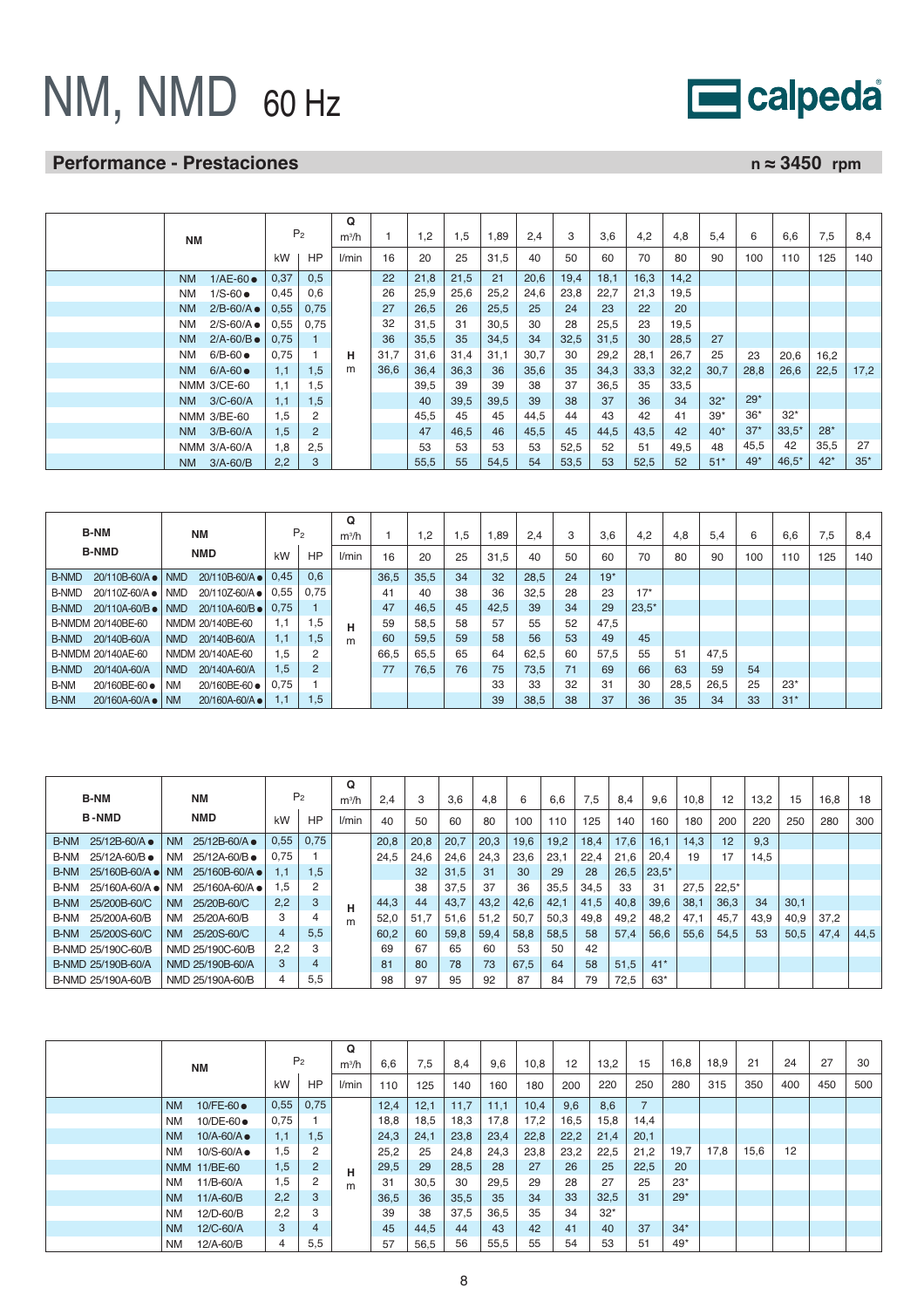# NM, NMD 60 Hz

# **Performance - Prestaciones n** ≈ 3450 rpm

calpeda

|                    |                  |     |                | $\Omega$ |     |     |     |      |      |      |      |      |       |       |      |      |      |       |
|--------------------|------------------|-----|----------------|----------|-----|-----|-----|------|------|------|------|------|-------|-------|------|------|------|-------|
| <b>B-NMD</b>       | <b>NMD</b>       |     | P <sub>2</sub> | $m^3/h$  | 5.4 | 6   | 6.6 | 7.5  | 8.4  | 9.6  | 10.8 | 12   | 13.2  | 15    | 16.8 | 18.9 | 21   | 24    |
|                    |                  | kW  | HP             | l/min    | 90  | 100 | 110 | 125  | 140  | 160  | 180  | 200  | 220   | 250   | 280  | 315  | 350  | 400   |
| B-NMD 32/210D-60/B | NMD 32/210D-60/B |     | 5.5            |          | 68  | 67  | 65  | 63   | 60   | 55   | 50   | 45   | $40*$ |       |      |      |      |       |
| B-NMD 32/210C-60/A | NMD 32/210C-60/A | 5,5 | 7.5            |          | 89  | 88  | 87  | 85   | 83   | 79   | 74   | 68   | 63    | $52*$ |      |      |      |       |
| B-NMD 32/210B-60/A | NMD 32/210B-60/A | 7.5 | 10             |          | 110 | 109 | 108 | 106  | 104  | 100  | 96   | 91   | 86    | $78*$ |      |      |      |       |
| B-NMD 32/210A-60/A | NMD 32/210A-60/A | 9.2 | 12,5           | н        | 121 | 120 | 119 | 118  | 117  | 14   | 110  | 105  | 99    | $89*$ |      |      |      |       |
| B-NMD 40/180D-60/B | NMD 40/180D-60/B | 4   | 5.5            | m        |     |     |     | 60   | 58,5 | 57   | 55,5 | 53,5 | 51.5  | 47.5  | 43.5 | 38,5 | 33,5 |       |
| B-NMD 40/180C-60/A | NMD 40/180C-60/A | 5.5 | 7,5            |          |     |     |     | 68   | 67.5 | 66.5 | 65.5 | 64   | 63    | 59.5  | 57   | 50   | 47.5 |       |
| B-NMD 40/180B-60/A | NMD 40/180B-60/A | 7.5 | 10             |          |     |     |     | 86.5 | 86   | 84.5 | 83.5 | 82   | 80    | 77,5  | 74   | 68   | 65,5 | $58*$ |
| B-NMD 40/180A-60/A | NMD 40/180A-60/A | 9.2 | 12,5           |          |     |     |     | 93,5 | 92,5 | 91,5 | 90.5 | 89   | 87    | 84,5  | 83   | 75.5 | 73,5 | 66*   |

| <b>B-NM</b>      |                          |     |                | Q       |     |      |                 |      |      |      |      |      |        |        |       |      |      |      |
|------------------|--------------------------|-----|----------------|---------|-----|------|-----------------|------|------|------|------|------|--------|--------|-------|------|------|------|
| ΝM               |                          |     | P <sub>2</sub> | $m^3/h$ | 21  | 24   | 27              | 30   | 33   | 37.8 | 42   | 48   | 54     | 60     | 66    | 75   | 84   | 96   |
|                  |                          | kW  | <b>HP</b>      | l/min   | 350 | 400  | 450             | 500  | 550  | 630  | 700  | 800  | 900    | 1000   | 100   | 1250 | 1400 | 1600 |
| B-NM 17/H-60/A • | NM 17/H-60/A •           | 1.1 | 1,5            |         | 9,2 | 9    | 8.7             | 8,5  | 8    | 7,5  | 6,5  | 5    | $3.5*$ |        |       |      |      |      |
| B-NM 17/G-60/A●  | 17/G-60/A ●<br><b>NM</b> | 1,5 | $\circ$<br>ے   |         | 12  | 11,8 | .6 <sub>1</sub> | 11,5 |      | 10,5 | 9,5  | 8    | 6,5    | $4.5*$ |       |      |      |      |
| B-NM 17/F-60/B   | NM 17/F-60/B             | 2,2 | 3              | m       |     | 16   | 15,8            | 15,5 | 15   | 14.5 | 14   | 12.7 | 11.5   | 10     | $8*$  |      |      |      |
| B-NM 17/D-60/A   | NM 17/D-60/A             | 3   | 4              |         |     |      | 18              | 17.7 | 17.5 | 17   | 16,5 | 15.5 | 14     | 12.5   | $11*$ |      |      |      |

**NM, NMD** Standard construction. Ejecución normal. **B-NM, B-NMD** Bronze construction.

Ejecución en bronce.

P2 Rated motor power output. Potencia nominal del motor.

- **H** Total head in m. Altura total en m.
- With single-phase motor = NMM NMDM. Con motor monofásico = NMM - NMDM.

\* Maximum suction lift 1-2 m. Altura máxima de aspiración manométrica 1-2 m. Tolerances according to UNI EN ISO 9906:2012. Tolerancias según UNI EN ISO 9906:2012.

## **Rated currents - Intensidades nominales**

|                                 |      | P <sub>2</sub> |              | single-phase - monofásico | 1∼           |                          |       |
|---------------------------------|------|----------------|--------------|---------------------------|--------------|--------------------------|-------|
|                                 | kW   | <b>HP</b>      | 220V<br>In A | 127V<br>IN A              | 110V<br>In A | 110/220V<br>IN A         | IA/IN |
| $\star$                         | 0,37 | 0,5            | 3,4          | 5,9                       | 6,8          |                          | 2,7   |
| <b>NMM 1/S-60</b>               | 0,45 | 0,6            | 4,2          | 7,3                       | 8,4          | $\overline{\phantom{0}}$ |       |
| $\star$                         |      |                |              |                           |              |                          | 2,6   |
|                                 | 0,45 | 0,6            | 4,1          | 7,1                       | 8,2          | 7.1/3.8                  | 2,5   |
| $\star$                         | 0,55 | 0,75           | 5,2          | 9                         | 10,4         | 9.2/4.7                  | 3,1   |
| <b>NMM 10/FE-60</b>             | 0,55 | 0,75           | 6,5          | 11,3                      | 13           |                          | 2,9   |
| NMM 25/12A-60                   | 0,75 | $\mathbf{1}$   | 6,5          | 11,3                      | 13           | 12.5/6.4                 | 2,9   |
| $\star$                         | 0,75 | 1              | 6,9          | 12                        | 13,8         | 12.5/6.4                 | 2,9   |
| NMM 10/DE-60<br>NMM 20/160BE-60 | 0,75 | $\mathbf{1}$   | 6,5          | 11,3                      | 13           |                          | 2,9   |
| $\star$                         | 1,1  | 1,5            | 8,5          | 14,7                      |              |                          | 3     |
| $\star$                         | 1,5  | 2              | 11           |                           |              |                          | 3,8   |
| $\star$                         | 1,8  | 2,5            | 13,5         | ٠                         |              | ۰                        | 4,5   |

|                |      |                |            | three-phase - trifásico |          |       |
|----------------|------|----------------|------------|-------------------------|----------|-------|
|                |      | P <sub>2</sub> |            | $3\sim$                 |          |       |
|                |      |                | 220/380V   | 380/660V                | 220/440V |       |
|                | kW   | HP             | In A       | IN A                    | In A     | IA/IN |
| $^\star$       | 0.37 | 0.5            | 3/1,7      |                         | 3,1/1,8  | 3,8   |
| $\star$        | 0.45 | 0.6            | 2,6/1,5    |                         | 2,7/1,6  | 3,5   |
| $\star$        | 0,55 | 0.75           | 3,3/1,9    |                         | 3,5/2    | 4,3   |
| NM 10/FE-60    | 0,55 | 0,75           | 4,5/2,6    |                         | 4,7/2,7  | 5,2   |
| $\star$        | 0,75 | 1              | 4,8/2,8    |                         | 5/2,9    | 6     |
| NM 10/DE-60    | 0,75 | $\mathbf{1}$   | 4,5/2,6    |                         | 4,7/2,7  | 5,6   |
| NM 20/160BE-60 |      |                |            |                         |          |       |
| $\star$        | 1,1  | 1,5            | 5,7/3,3    |                         | 6,0/3,5  | 5,4   |
| $\star$        | 1,5  | 2              | 9/5, 2     |                         | 9,4/5,5  | 5     |
| $\star$        | 2,2  | 3              | 11, 1/6, 4 |                         | 11,6/6,7 | 9     |
| $\star$        | 3    | 4              | 13,4/7,7   |                         | 14,0/8,1 | 8,4   |
| $\star$        | 4    | 5,5            |            | 11,2/6,5                |          | 9,2   |
| $\star$        | 5,5  | 7,5            |            | 13,7/7,9                |          | 8,7   |
| $\star$        | 7,5  | 10             |            | 17/9.8                  |          | 9,2   |
| *              | 9,2  | 12,5           |            | 22/12,7                 |          | 8,3   |

\* For all types.

Para todos los tipos.

P2 Rated motor power output. Potencia nominal del motor.

IA/IN D.O.L. starting current / Rated current Intensidad de arranque / Intensidad nominal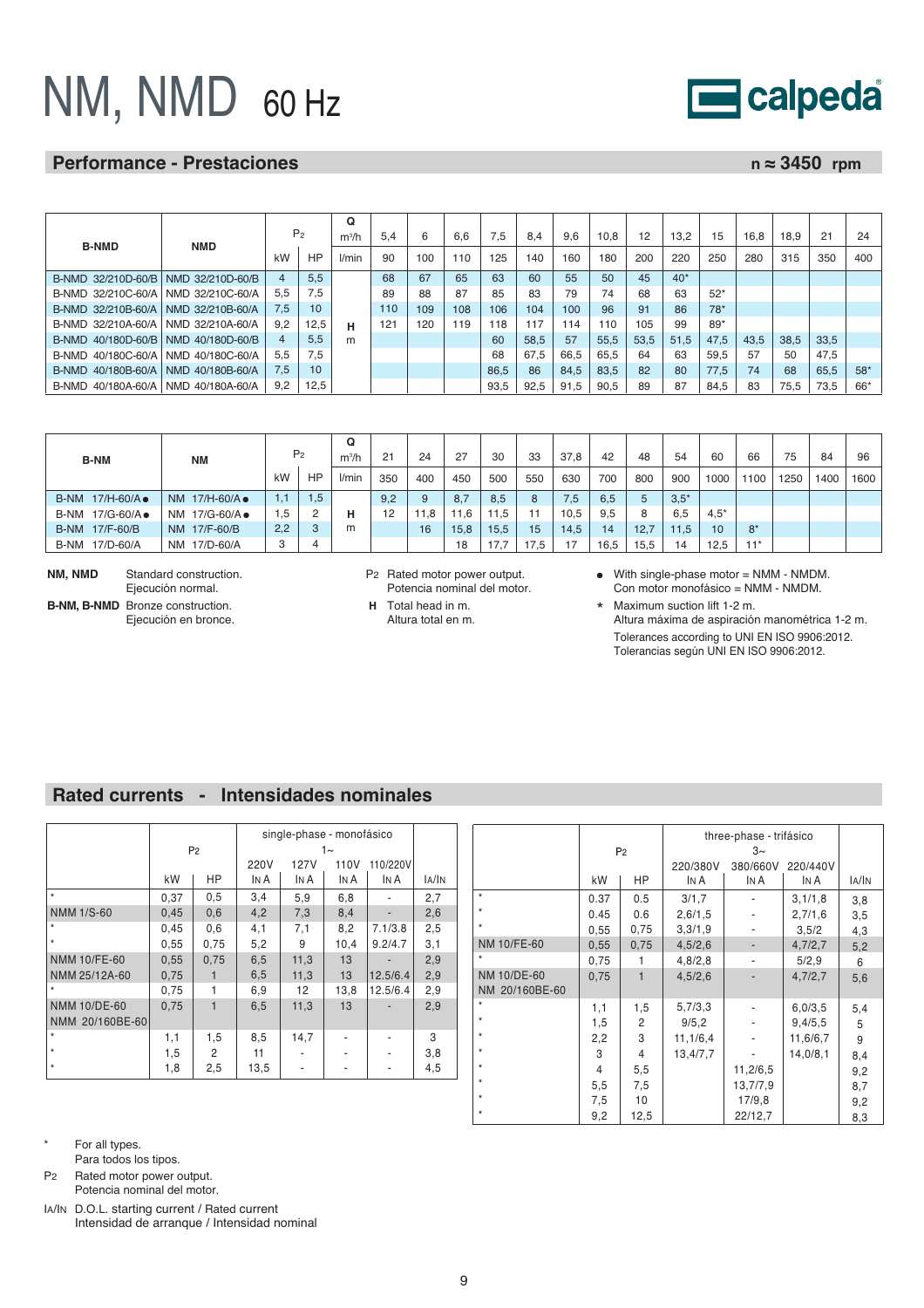**E**calpeda



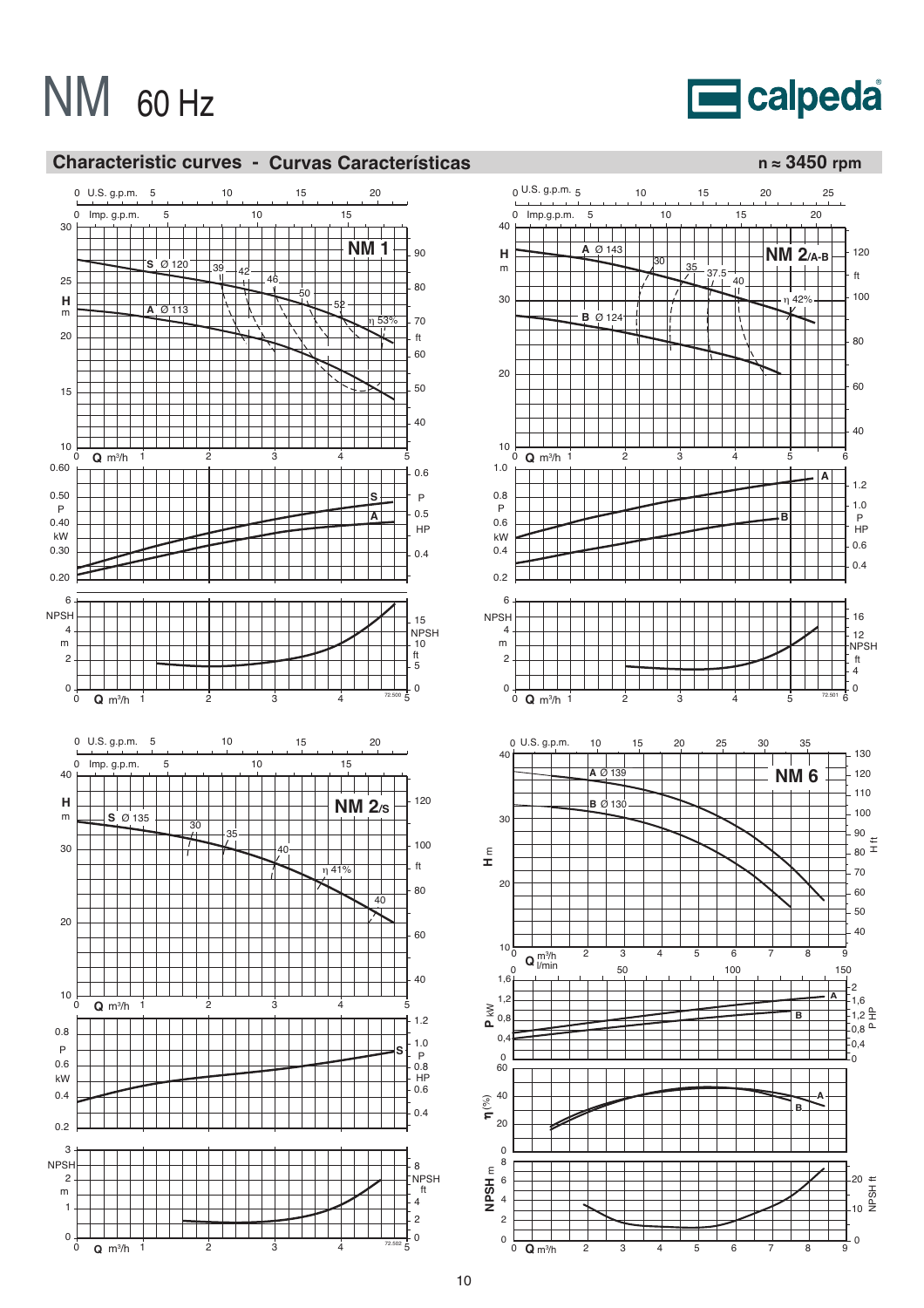# **E**calpeda



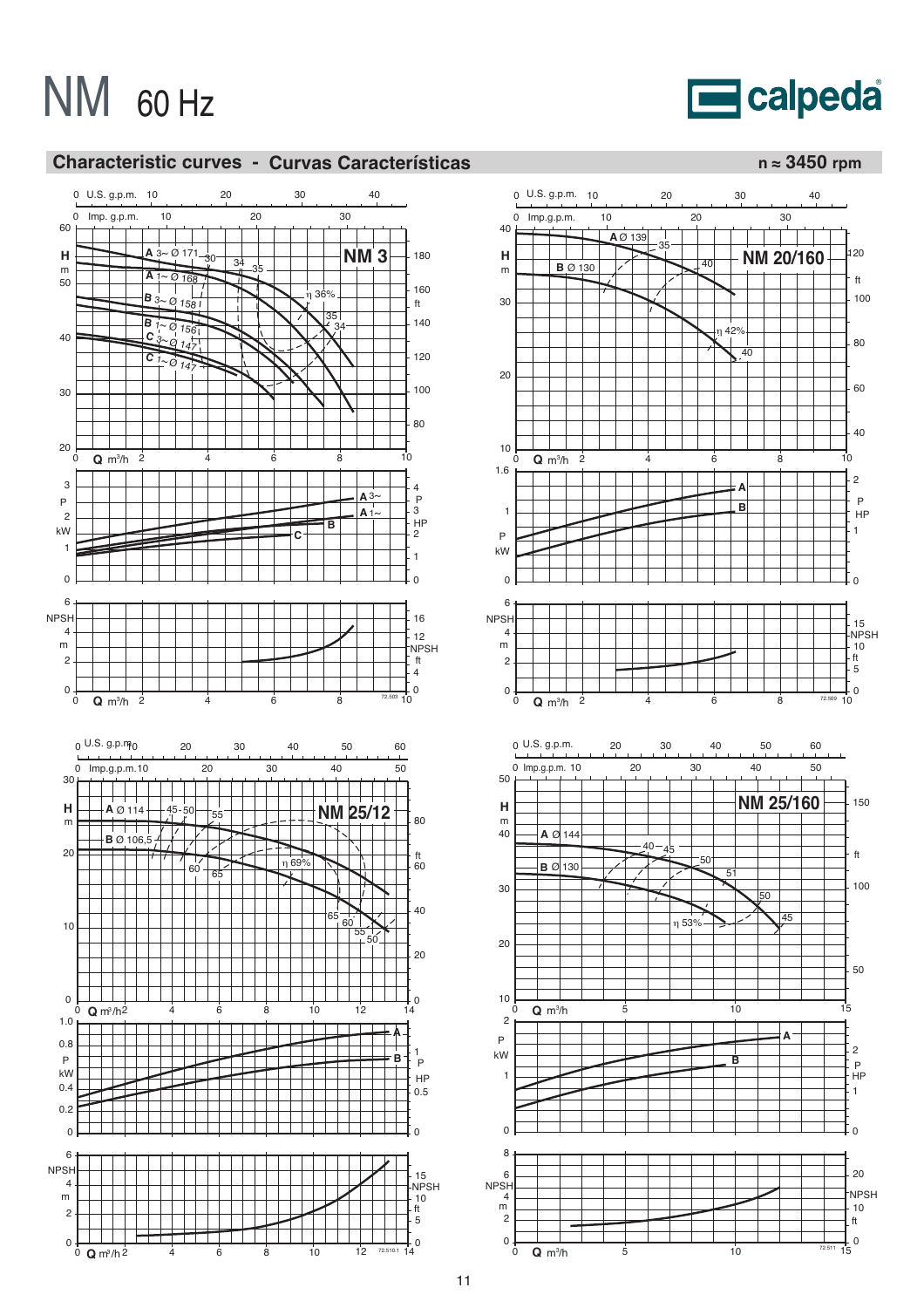**E**calpeda



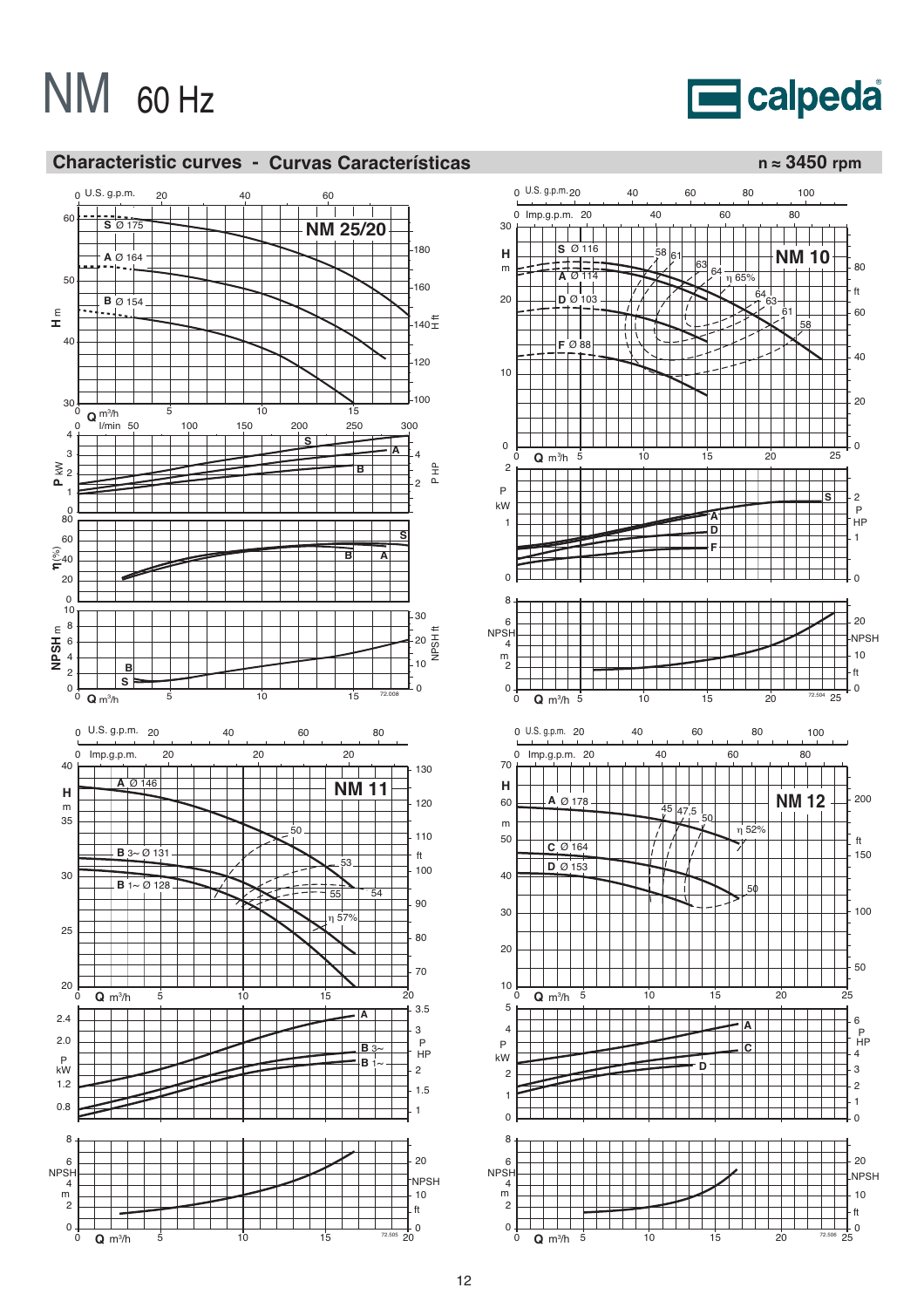



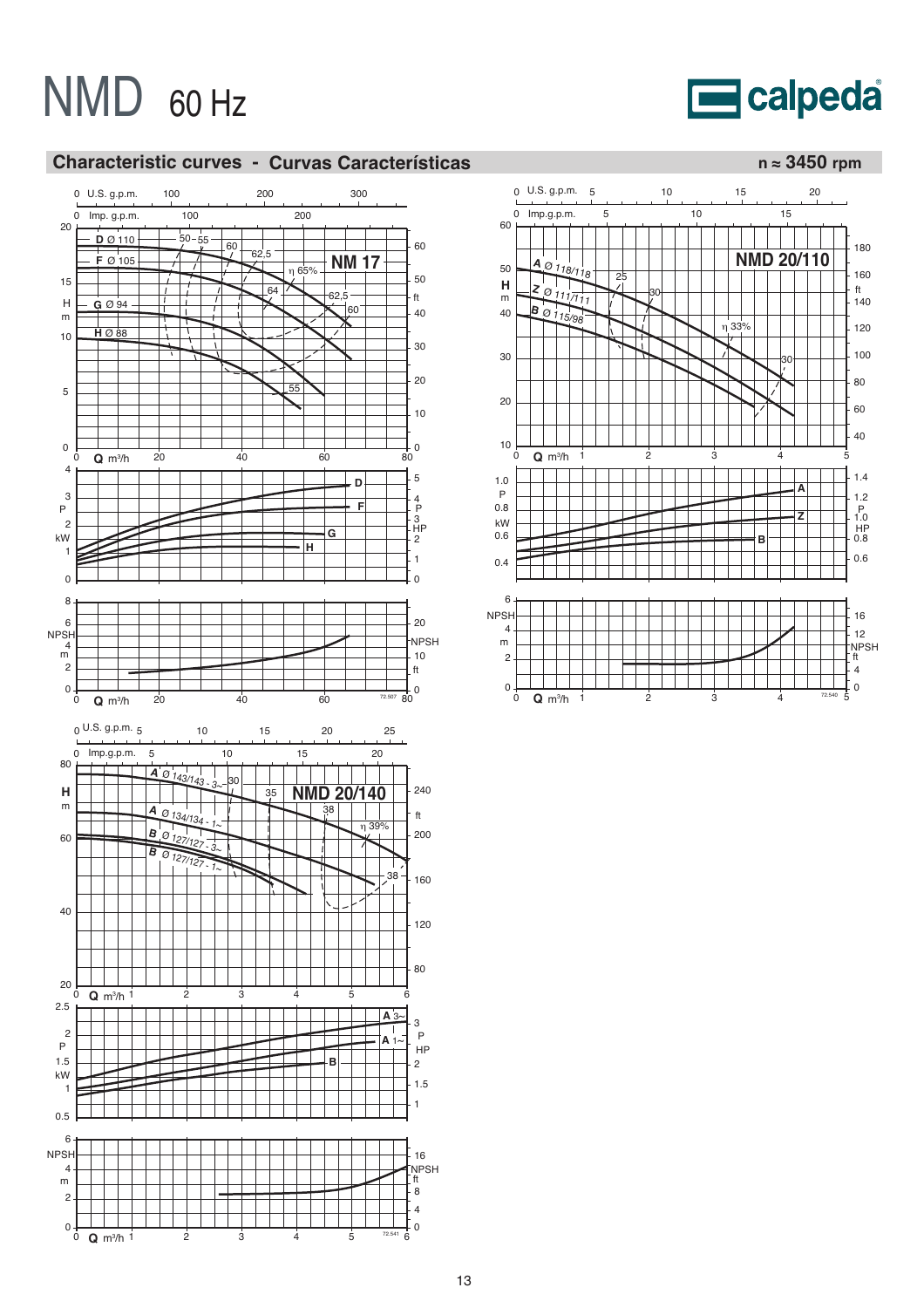# **E**calpeda



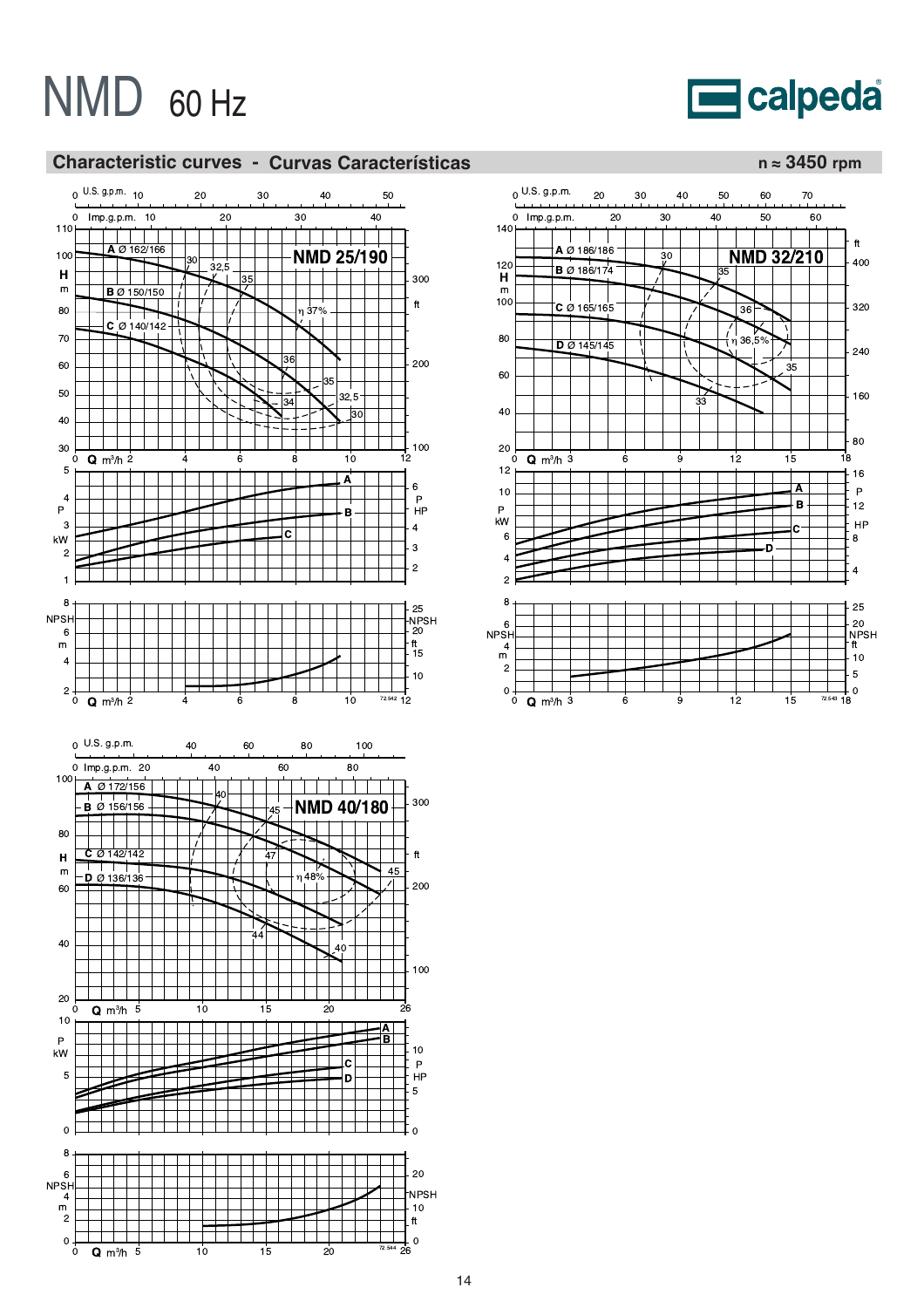# calpeda

# **Dimensions and weights - Dimensiones y pesos**





|                       |     |           |           | AS mm     |                                            |           |     | AR mm |        |
|-----------------------|-----|-----------|-----------|-----------|--------------------------------------------|-----------|-----|-------|--------|
|                       | н   | 220V      |           |           | 127V 110V 110/220V 220V 127V 110V 110/220V |           |     |       |        |
| <b>NMM 1/AE-60</b>    | 181 | $\bullet$ | $\bullet$ | $\bullet$ | ▫                                          | ٠         | ٠   | ٠     | ٠      |
| <b>NMM 1/S-60</b>     | 181 | $\bullet$ | Δ         | ●         | ▫                                          | ۰         |     |       | ٠      |
| <b>NMM 2/B-60/A</b>   | 212 | ٠         |           |           |                                            | n         |     |       | 116    |
| <b>NMM 2/S-60/A</b>   | 212 |           |           | ۰         |                                            | ●         |     |       | 116    |
| <b>NMM 2/A-60/A</b>   | 212 | ۰         |           | ٠         | ٠                                          | $\bullet$ | 116 | 116   | 131    |
| <b>NMM 6/B-60</b>     | 218 | ٠         |           | ٠         |                                            | $\bullet$ | 131 | 131   | о      |
| <b>NMM 6/A-60</b>     | 218 | ٠         |           | ٠         | ٠                                          | $\bullet$ | 131 | ▫     | $\Box$ |
| <b>NMM 3/CE-60</b>    | 245 | ●         | 131       | $\Box$    | ▫                                          | ٠         |     | ٠     | ٠      |
| <b>NMM 3/BE-60</b>    | 245 | $\bullet$ | ▫         | $\Box$    | ▫                                          | ٠         | ٠   | ۰     | ٠      |
| <b>NMM 3/A-60/A</b>   | 245 | 131       | ◘         | o         | ◘                                          | ٠         |     | ٠     |        |
| B- NMM 20/160BE-60    | 233 | $\bullet$ | 131       | 131       | o                                          | ٠         | ٠   | ٠     |        |
| B- NMM 20/160AE-60    | 233 | $\bullet$ | 131       | o         | ▫                                          | ۰         |     |       |        |
| B- NMM 25/12B-60/A    | 204 | ۰         |           | ٠         | ٠                                          | $\bullet$ |     |       | 116    |
| B- NMM 25/12A-60/A    | 204 | ٠         |           |           | -                                          | ●         | 116 | 116   | 131    |
| B- NMM 25/160BE-60    | 233 | $\bullet$ | 131       | $\Box$    | ▫                                          | ٠         |     |       | ٠      |
| B- NMM 25/160AE-60    | 233 | $\bullet$ | ◘         | ◘         | ◘                                          | ٠         | ۰   | ٠     | ٠      |
| <b>NMM 10/FE-60</b>   | 233 | $\bullet$ | 116       | 131       | ▫                                          | ٠         | ٠   | ٠     | ٠      |
| <b>NMM 10/DE-60</b>   | 233 | $\bullet$ | 116       | 131       | o                                          | ٠         |     | -     | ٠      |
| <b>NMM 10/AE-60</b>   | 233 | $\bullet$ | 131       | o         | o                                          | ٠         |     |       |        |
| <b>NMM 10/SE-60</b>   | 233 | $\bullet$ | ◘         | o         | ◘                                          | ٠         |     |       |        |
| <b>NMM 11/BE-60</b>   | 245 | $\bullet$ | 131       | $\Box$    | ▫                                          | ٠         |     |       |        |
| <b>B-NMM 17/HE-60</b> | 245 | $\bullet$ | 131       | ◘         | ◘                                          | ٠         | ۰   | ٠     | ٠      |
| <b>B-NMM 17/GE-60</b> | 245 |           | ▫         | $\Box$    | $\Box$                                     | ٠         |     | ٠     | ٠      |

|                       | <b>NMM</b> | <b>NM</b> | <b>B-NM</b> |
|-----------------------|------------|-----------|-------------|
|                       | kg         | kg        | kg          |
| <b>NM 1/AE-60</b>     | 8,7        | 8,6       |             |
| <b>NM 1/S-60</b>      | 9,3        | 9,2       |             |
| NM 2/B-60/A           | 14         | 13,1      |             |
| NM 2/S-60/A           | 14,2       | 13,3      |             |
| <b>NM 2/A-60/B</b>    | 15,1       | 15        |             |
| NM 6/B-60             | 17,8       | 17,6      |             |
| <b>NM 6/A-60</b>      | 19,3       | 19        |             |
| NM 3/C-60/A           | 24         | 22,9      |             |
| NM 3/B-60/A           | 26         | 25,1      |             |
| NM 3/A-60/B           | 30,4       | 29,1      |             |
| B- NM 20/160BE-60     | 19,9       | 18,4      | 21          |
| B- NM 20/160A-60/A    | 20.7       | 19,7      | 22,5        |
| B- NM 25/12B-60/A     | 13,2       | 12,3      | 13,5        |
| B- NM 25/12A-60/B     | 14,2       | 14,1      | 14,5        |
| B- NM 25/160B-60/A    | 20,4       | 19,7      | 22,8        |
| B- NM 25/160A-60/A    | 22,5       | 21,5      | 24          |
| NM 25/20B-60/C        |            | 31,6      |             |
| NM 25/20A-60/B        |            | 40.9      |             |
| NM 25/20S-60/C        |            | 42.2      |             |
| B- NM 25/200B-60/C    |            |           | 35,7        |
| B- NM 25/200A-60/C    |            |           | 43,7        |
| B- NM 25/200S-60/C    |            |           | 45,2        |
| <b>NM 10/FE-60</b>    | 19,3       | 18,5      |             |
| NM 10/DE-60           | 19,4       | 18,8      |             |
| <b>NM 10/A-60/A</b>   | 20.2       | 19,3      |             |
| NM 10/S-60/A          | 22,1       | 21,5      |             |
| <b>NM 11/B-60/A</b>   | 24.7       | 24.1      |             |
| NM 11/A-60/B          |            | 28,1      |             |
| NM 12/D-60/B          |            | 33,5      |             |
| NM 12/C-60/A          |            | 42        |             |
| NM 12/A-60/B          |            | 43,5      |             |
| B- NM 17/H-60/A       | 23         | 22,2      | 29,2        |
| <b>B-NM 17/G-60/A</b> | 24.2       | 23,2      | 30,2        |
| B- NM 17/F-60/B       |            | 28,2      | 35,2        |
| <b>B-NM 17/D-60/A</b> |            | 36.2      | 43.2        |

● Standard dimensions - Dimensiones estándar

❏ Cannot constructed - Non fatibles

| <b>B-NM</b>                                    |                                          | DN <sub>1</sub>                   | DN <sub>2</sub>                   |              |    |            |                |     |            |                |                | mm  |     |                |    |      |     |             |            |    |  |  |  |
|------------------------------------------------|------------------------------------------|-----------------------------------|-----------------------------------|--------------|----|------------|----------------|-----|------------|----------------|----------------|-----|-----|----------------|----|------|-----|-------------|------------|----|--|--|--|
|                                                | <b>NM</b>                                | <b>ISO 228</b>                    |                                   | <b>NPT</b>   | a  | fM         | h <sub>1</sub> | h2  | н          | m <sub>1</sub> | m <sub>2</sub> | n1  | n2  | n <sub>3</sub> | b  | s    | 1   | $ 2\rangle$ | W          | g1 |  |  |  |
|                                                | NM 1/S-60.AE-60                          | G <sub>1</sub>                    | G <sub>1</sub>                    |              | 40 | 261        | 80             | 132 | 176        | 40             | 32             | 170 | 140 | 17             | 35 | 9.5  | 77  | 81          | 171        | 10 |  |  |  |
|                                                | NM 2/A-60/B, S-60/A, B-60/A              | G <sub>1</sub>                    | G <sub>1</sub>                    | $\checkmark$ | 45 | 305        | 95             | 150 | 207        | 40             | 32             | 190 | 160 | 17             | 35 | 9.5  | 87  | 90          | 203        | 10 |  |  |  |
|                                                | NM 6/A-60.B-60                           | G 1 <sup>1</sup> /4               | G <sup>3</sup> /4                 |              | 53 | 349        | 100            | 150 | 213        | 37,5           | 27,5           | 190 | 150 | 17             | 38 | 9.5  | 102 | 102         | 225        | 10 |  |  |  |
|                                                | NM 3/B-60/A, C-60/A                      | G <sub>1</sub>                    | G <sub>1</sub>                    |              | 50 | 375        | 112            | 180 | 240        | 55             | 43             | 245 | 205 | 37             | 45 | 11,5 | 110 | 113         | 244        | 12 |  |  |  |
|                                                | NM 3/A-60/B                              |                                   |                                   |              |    | 415        |                |     |            |                |                |     |     |                |    |      |     |             | 284        |    |  |  |  |
| B-NM 20/160A-60/A.BE-60                        | NM 20/160A-60/A.BE-60                    | G11/4                             | $G \frac{3}{4}$                   |              | 53 | 375        | 100            | 150 | 228        | 37,5           | 27,5           | 190 | 150 | 30             | 38 | 9.5  | 102 | 102         | 246        | 10 |  |  |  |
| B-NM 25/12A-60/B,B-60/A                        | NM 25/12A-60/B, B-60/A                   | G 1 <sup>1</sup> /2               | G <sub>1</sub>                    |              | 56 | 313        | 90             | 140 | 199        | 37,5           | 27,5           | 170 | 130 | 9              | 38 | 9,5  | 85  | 88          | 195        | 10 |  |  |  |
| B-NM 25/160A-60/A, B-60/A                      | NM 25/160A-60/A, B-60/A                  | G11/2                             | G <sub>1</sub>                    |              | 56 | 380        | 100            | 160 | 228        | 37,5           | 27,5           | 190 | 150 | 30             | 38 | 9.5  | 102 | 102         | 246        | 10 |  |  |  |
|                                                | NM 25/20B-60/C<br>NM 25/20A-60/B, S-60/C | $G$ 1 <sup>1</sup> / <sub>2</sub> | G <sub>1</sub>                    |              | 63 | 433<br>460 | 125            | 180 | 253<br>263 | 45             | 32,5           | 245 | 200 | 49<br>42       | 45 | 11,5 | 125 | 125         | 291<br>295 | 11 |  |  |  |
| B-NM 25/200B-60/C<br>B-NM 25/200A-60/B,-S-60/C |                                          | G11/2                             | G <sub>1</sub>                    |              | 63 | 445<br>460 | 125            | 180 | 253<br>263 | 45             | 32,5           | 245 | 200 | 49<br>42       | 45 | 11,5 | 125 | 125         | 303<br>295 | 11 |  |  |  |
|                                                | NM 10/S-60/A,A-60/A,DE-60,FE-60          | G <sub>2</sub>                    | $G$ 1 <sup>1</sup> / <sub>4</sub> | $\checkmark$ | 63 | 382        | 100            | 150 | 228        | 50             | 35             | 190 | 140 | 30             | 50 | 13   | 90  | 97          | 239        | 14 |  |  |  |
|                                                | NM 11/B-60/A<br>NM 11/A-60/B             | G <sub>2</sub>                    | G 1 <sup>1</sup> /4               | √            | 70 | 400<br>440 | 112            | 170 | 240        | 50             | 35             | 210 | 160 | 37             | 50 | 15   | 103 | 110         | 247<br>287 | 14 |  |  |  |
|                                                | NM 12/D-60/B                             | G <sub>2</sub>                    | $G1^{1/4}$                        |              |    | 440        |                |     | 260        |                |                |     |     | 47             |    |      |     |             | 287        | 14 |  |  |  |
|                                                | NM 12/A-60/B,C-60/A                      |                                   |                                   | J            | 70 | 470        | 132            | 190 | 270        | 50             | 35             | 240 | 190 | 45             | 50 | 15   | 125 | 127         | 300        |    |  |  |  |
| B-NM 17/G-60/A, H-60/A                         | NM 17/G-60/A, H-60/A                     |                                   |                                   |              |    | 417        |                |     | 240        |                |                |     |     | 37             |    |      |     |             | 257        |    |  |  |  |
| <b>B-NM 17/F-60/B</b>                          | NM 17/F-60/B                             | G 2 <sup>1</sup> /2               | G 2 <sup>1</sup> /2               | $\checkmark$ | 80 | 463        | 112            | 160 | 240        | 50             | 35             | 210 | 160 | 37             | 50 | 14   | 96  | 113         | 304        | 14 |  |  |  |
| <b>B-NM 17/D-60/A</b>                          | NM 17/D-60/A                             |                                   |                                   |              |    | 480        |                |     | 250        |                |                |     |     | 20             |    |      |     |             | 295        |    |  |  |  |

NPT Version on demand - Ejecuciones bajo demanda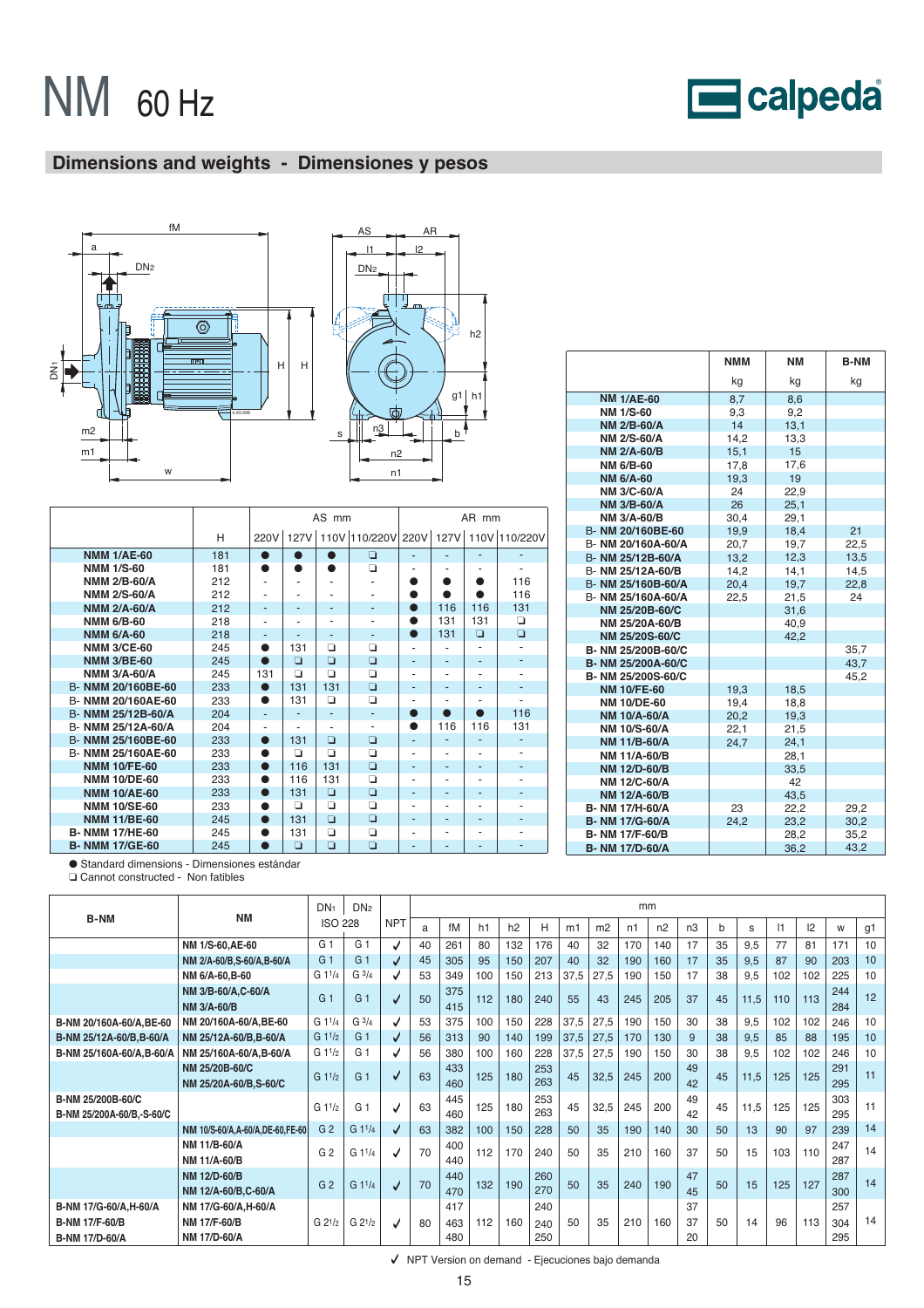

# **Dimensions and weights - Dimensiones y pesos**



|                                                       |                  | <b>DIV</b>     | DN <sub>2</sub> |            |    |     |     |     |     |                |                |     | ,,,,,, |                |    |     |                  |     |     |                 |  |  |  |  |  |  |
|-------------------------------------------------------|------------------|----------------|-----------------|------------|----|-----|-----|-----|-----|----------------|----------------|-----|--------|----------------|----|-----|------------------|-----|-----|-----------------|--|--|--|--|--|--|
| <b>B-NMD</b>                                          | NMD              | <b>ISO 228</b> |                 | <b>NPT</b> |    | fM  | h1  | h2  | H   | m <sup>-</sup> | m <sub>2</sub> | n1  | n2     | n <sub>3</sub> |    |     |                  | 12  | W   |                 |  |  |  |  |  |  |
| B-NMD 20/140A-60/A, B-60/A   NMD 20/140A-60/A, B-60/A |                  | $G1^{1/4}$     | G <sub>1</sub>  |            | 80 | 417 | 112 | 152 | 243 | 75             | 55             | 200 | 160    | 37             | 38 | 9.5 | 110 <sub>1</sub> | 110 | 256 | 10 <sup>1</sup> |  |  |  |  |  |  |
| B-NMD 25/190C-60/B                                    | NMD 25/190C-60/B | G 11/2         |                 |            | 97 | 487 | 140 | 180 | 268 | 100            | 70             | 240 | 190    | 50             | 50 |     | 133              | 133 | 314 |                 |  |  |  |  |  |  |
| B-NMD 25/190A-60/B.B-60/B   NMD 25/190A-60/B.B-60/B   |                  |                |                 |            |    | 500 |     |     | 278 |                |                |     |        | 49             |    |     |                  |     | 306 |                 |  |  |  |  |  |  |

#### fM **NMD 32/210, NMD 40/180**





 $|2$ 

|                     | <b>NMD</b><br>kq | <b>B-NMD</b><br>kg |
|---------------------|------------------|--------------------|
| B- NMD 32/210D-60/B | 60,5             | 66,5               |
| B- NMD 32/210C-60/A | 71               | 77                 |
| B- NMD 32/210B-60/A | 77               | 82,5               |
| B- NMD 32/210A-60/A | 99               | 105                |
| B- NMD 40/180D-60/B | 59.5             | 65.5               |
| B- NMD 40/180C-60/A | 70               | 76                 |
| B- NMD 40/180B-60/A | 76               | 81.5               |
| B- NMD 40/180A-60/A | 97               | 102                |

|                            |                         | DN <sub>1</sub> | DN <sub>2</sub> |              |     |     |                  |     |     |     | mm             |     |                  |    |    |                   |     |     |     |       |
|----------------------------|-------------------------|-----------------|-----------------|--------------|-----|-----|------------------|-----|-----|-----|----------------|-----|------------------|----|----|-------------------|-----|-----|-----|-------|
| <b>B-NMD</b>               | <b>NMD</b>              | <b>ISO 228</b>  |                 | <b>NPT</b>   | a   | fM  | h.               | h2  | н   | m4  | m <sub>5</sub> | n4  | n <sub>5</sub>   | w1 | b1 | s1                |     | 2   | W   | g2    |
| B-NMD 32/210D-60/B         | NMD 32/210D-60/B        |                 |                 |              |     | 530 | 155              |     | 293 | 205 | 175            | 194 | 140              |    | 54 | 10 <sup>1</sup>   |     |     | 139 | $6*$  |
| B-NMD 32/210B-60/A.C-60/A  | NMD 32/210B-60/A.C-60/A | G <sub>2</sub>  | G11/4           | $\mathbf{v}$ | 110 | 550 | 150 <sub>1</sub> | 215 | 310 | 280 | 250            | 258 | 190 <sub>°</sub> | 15 | 68 | 12                | 150 | 150 | 108 | 38    |
| B-NMD 32/210A-60/A         | NMD 32/210A-60/A        |                 |                 |              |     | 625 | 170              |     | 355 | 298 | 268            | 286 | 216              |    | 70 | 12                |     |     | 152 | 38    |
| B-NMD 40/180D-60/B         | NMD 40/180D-60/B        |                 |                 |              |     | 535 | 155              |     | 293 | 205 | 175            | 194 | 140              |    | 54 | 10                |     |     | 133 | $6*$  |
| B-NMD 40/180B-60/A, C-60/A | NMD 40/180B-60/A.C-60/A | G <sub>2</sub>  | G               | J            | 121 | 555 | 150              | 215 | 310 | 280 | 250            | 258 | 190              | 15 | 68 | $12 \overline{ }$ | 145 | 145 | 102 | 38    |
| B-NMD 40/180A-60/A         | NMD 40/180A-60/A        |                 |                 |              |     | 630 | 170              |     | 355 | 298 | 268            | 286 | 216              |    | 70 | 12                |     |     | 145 | $38*$ |

NPT Version on demand - Ejecuciones bajo demanda